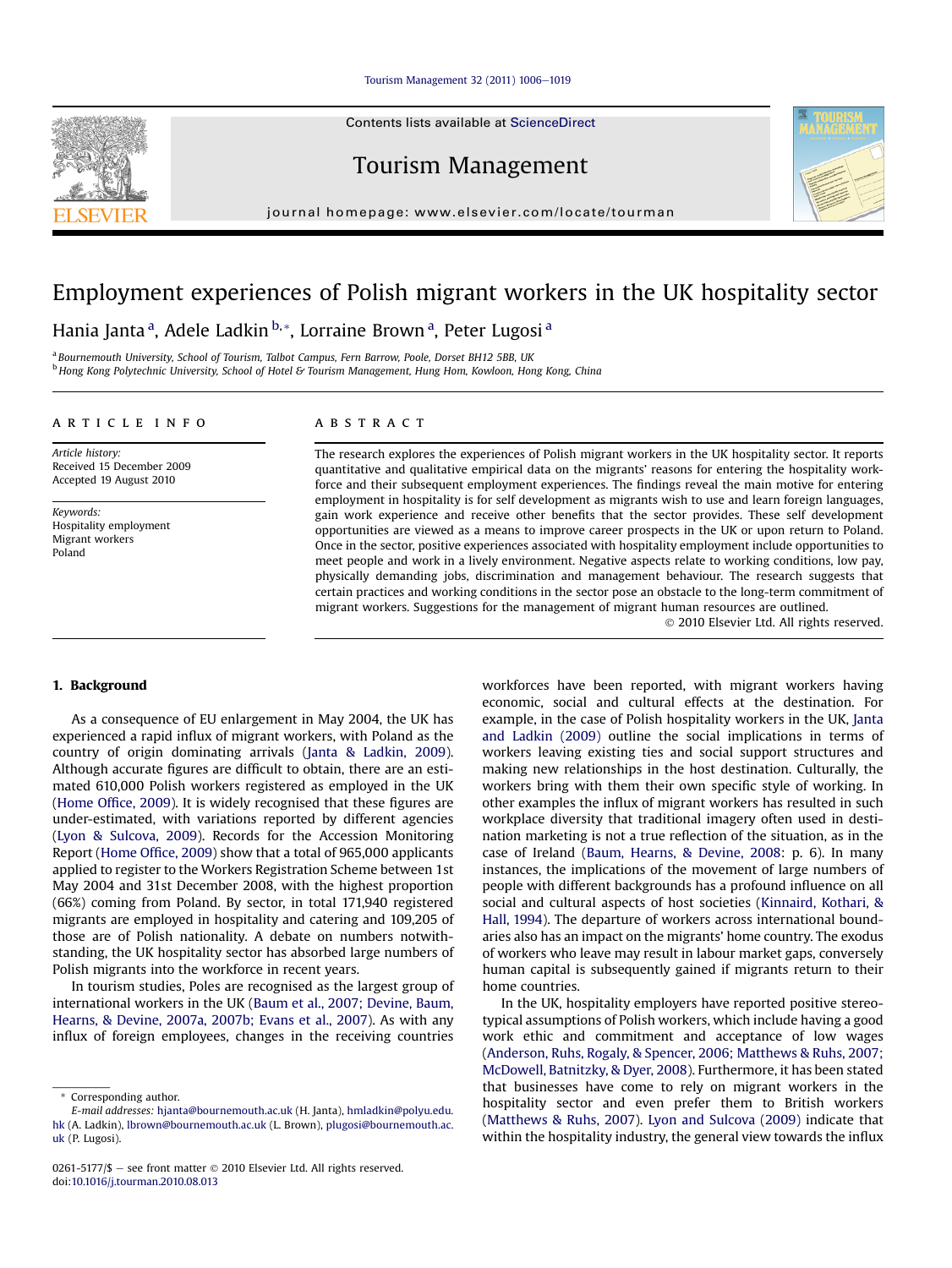of migrant workers is positive as they have a better work ethic than their British counterparts, a positive attitude to work and more skill and experience than UK nationals. The nature of hospitality, with its significant turnover rates and irregular working hours drives the sector towards a constant need for more workers, of which it seems there is an unlimited supply. These needs create employment opportunities for migrant workers due to the labour shortages the UK hospitality sector faces. Given the widely accepted positive effects that the Polish migrant workers have brought to the UK hospitality industry, the management of these human assets has significance for the longer term development of the sector.

Set against this background, our paper explores the reasons for Polish migrant workers coming to the UK and entering employment in hospitality. Once in the sector, their subsequent views and experiences of employment in the sector are outlined, and human resource management implications are discussed.

The focus of our paper is on migrant worker experiences. However, there is a valid criticism by [MacKenzie and Forde \(2009\)](#page--1-0) that migration employment studies often ignore the role of employers, other labour market institutions and broader regulatory constraints. Whilst this is not the main focus of our research, we aim to illustrate that the features of the hospitality sector provide a framework for certain conditions and employer needs that have a significant influence on migrant experiences, thus acknowledging the role of employers and wider labour market issues.

#### 2. Literature review

#### 2.1. Tourism and labour migration

Tourism employment has particular characteristics arising from the spatial and temporal boundaries of tourism consumption [\(Shaw](#page--1-0) [& Williams, 1994\)](#page--1-0). The extent to which the production and consumption of tourism generates migration flows rather than relying on the local labour market is a function of the scale of demand, the nature of the demand in terms of skill and educational requirements, and the speed of tourism development ([Hall &](#page--1-0) [Williams, 2002\)](#page--1-0). As a consequence, migration into tourism employment has predictable patterns and is not a random occurrence, except possibly in the context of new forms of mobility where migrants whose love of place has over-ridden the logic of labour market material incentives (Hall & Williams, 2002: p. 1). Straggling international boundaries and the worlds of work and leisure, these new forms of mobility constitute and are the results of globalisation ([Held, 2000](#page--1-0)). At its simplest level, the rationale accounting for migration into tourism labour markets is it serves to fill both absolute and skill shortages of labour, thereby reducing labour market pressures including wage inflation issues. However, migration into tourism employment is a complex phenomenon with migration flows being shaped by a complex combination of self-selection and out-selection mechanisms ([Beine, Docquier, &](#page--1-0) [Ozden, 2009](#page--1-0)).

Despite the difficulties involved in attempting to unravel the complex tourism and labour migration relationship, there is little doubt that tourism employment is an important component and driver of human mobility. The production and consumption of global labour along with goods and services is an important factor with respect to mobilities ([Hall & Williams, 2002\)](#page--1-0). Despite the criticism by [Coles, Duval, and Hall \(2005\)](#page--1-0) that tourism studies have yet to embrace wider perspectives of mobility, these being, for example, engagement with mobile labour markets, commuting, and migration and diasporas as suggested by [Franklin and Crang](#page--1-0) [\(2001\),](#page--1-0) the spatial movement of individuals for tourism is a significant area of research. Exploring the range of mobilities undertaken by individuals as opposed to tourists is seen as one of the ways in

which tourism studies connects to mobility theory [\(Coles et al.,](#page--1-0) [2005\)](#page--1-0). Individual mobility is the premise adopted in this research.

Whilst individual mobility facilitates an understanding of the patterns of and experiences of migrant workers, it cannot tell the whole story. The socio-economic context behind individual mobility is a vital part of understanding the experiences, attitudes and aspirations of migrant workers [\(MacKenzie & Forde, 2009\)](#page--1-0). They rightly argue that the socio-economic context in which employers make decisions and migrant workers exist are micro level processes that occur within a wider framework, which includes the broader regulatory context. Set within the context of increasing freedom of movement for labour within the EU to meet shortages across a range of jobs, the reality is migrant workers are more likely to work in lower paid jobs for which they are overqualified [\(MacKenzie & Forde, 2009\)](#page--1-0). There are different explanations for this; however the role played by employers and regulatory frameworks is significant ([Rodriguez, 2004](#page--1-0)). Meeting labour market shortages and cost minimisation are often cited as reasons for employing migrant workers. Employers may recruit directly from abroad and will often reap the benefits of recruiting workers with skills higher than the job requirements [\(Fellini, Ferro, & Fullin,](#page--1-0) [2007; Rodriguez, 2004\)](#page--1-0). Linked to this are the different stereotypes of attitudes towards work commonly perceived by employers as migrants are often seen as harder working than local populations (Dench, Hurstfi[eld, Hill, & Akryod, 2006](#page--1-0)). However, it is argued that such preconceptions of 'hard work' and 'workers attitude' ignore the socio-economic context in which migrant workers exist ([MacKenzie & Forde, 2009:](#page--1-0) p. 145), as through a natural process of adaptation, workers attitudes may change over time to reflect the norms of the local population ([Bauder, 2006](#page--1-0)). Therefore, the benefits are only temporary and for those who settle into permanent residency, the willingness to accept low pay and low status work diminishes over time ([Knocke, 2000](#page--1-0)). Considering the characteristics of the hospitality industry, the short term nature of work favours employers who rely on a constant turnover of unskilled employees, of which migrants form a significant group. The expectations of both employers and employees are clearly linked, and are likely to have an impact on the experiences of both.

To summarise, the mobility of migrant workers is a complex mix of macro level frameworks, micro level employer strategies, and individual freedom and choices. Each of these will have an influence on migrant experiences. It has been correctly stated by [Lucas](#page--1-0) and Mansfi[eld \(2008\)](#page--1-0) that "it is impossible to generalize the experiences of migrant workers, which may vary from working illegally under exploitative terms and conditions, to working in highly paid, rewarding and skilled jobs" (p. 7). Furthermore, research into the lives and experiences of migrant workers is not without problems, specifically in terms of data collection methods and availability ([Phillimore & Goodson, 2008\)](#page--1-0). These constraints notwithstanding, the paper aims to shed light on migrant experiences within the hospitality sector.

#### 2.2. Migration and hospitality workers

The hospitality industry has historically relied on migrant workers ([Baum, 2006, 2007; Christensen-Hughes, 1992; King,](#page--1-0) [1995\)](#page--1-0). The hospitality workforce is characterised by a reliance on particular types of workers who are associated with being marginalised within secondary labour markets; specifically women, students, ethnic minorities, young people and migrants ([Lucas &](#page--1-0) Mansfi[eld, 2008](#page--1-0)). Migrants arriving in the UK find jobs in hospitality for a number of reasons, including higher wages in this sector than in their home countries and opportunities to improve English language skills which are valued for further career development. Employers are willing, and in some instances actively seek to